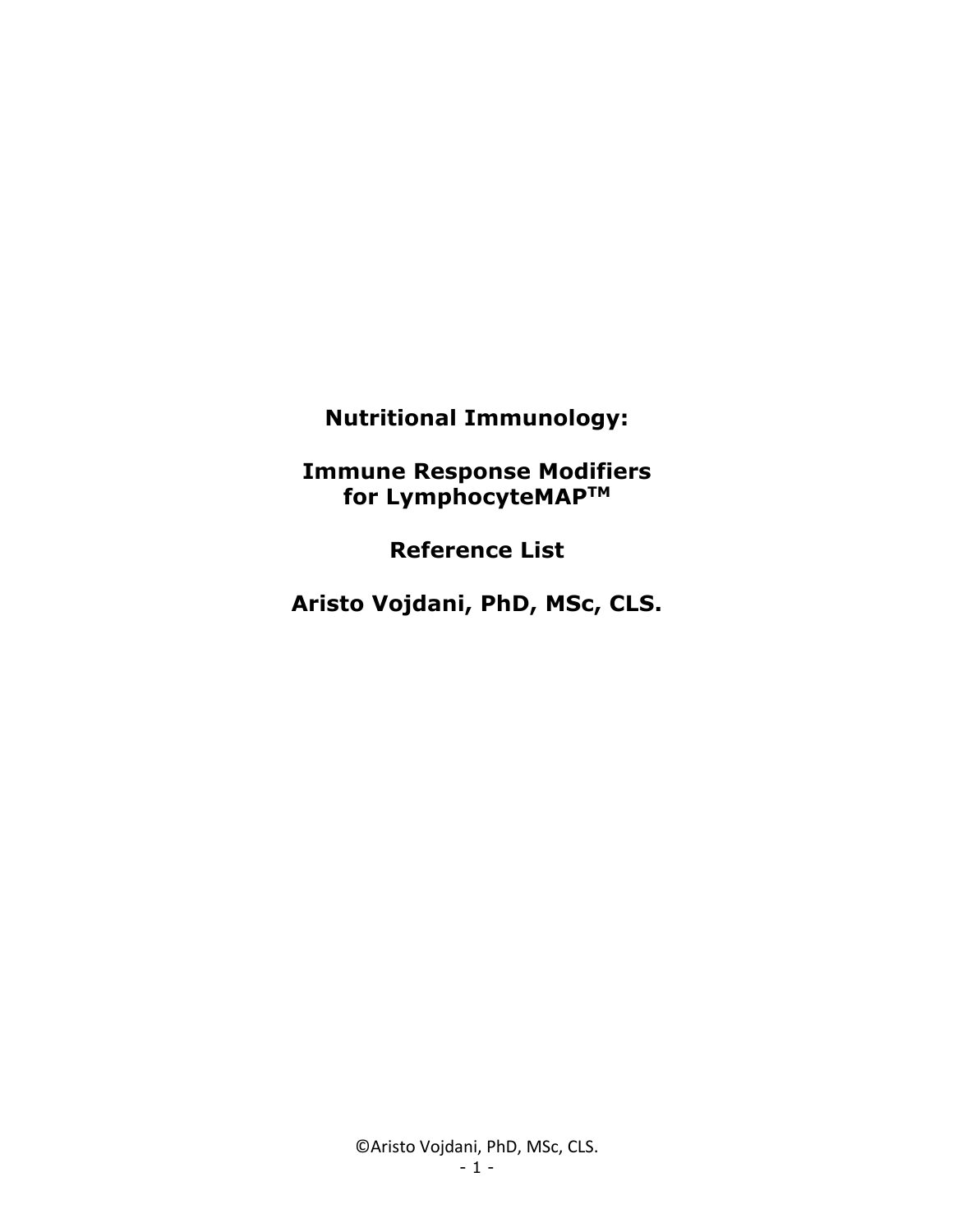## **WBC, Lymphocyte, T Cell, B Cell, NK Cell Upregulation**

- 1) Saçma M, Geiger H. *Exercise generates immune cells in bone*. Nature, 591(7850):371-372, 2021, doi: 10.1038/d41586-021-00419-y.
- 2) Shen B et al. A mechanosensitive peri-arteriolar niche for osteogenesis and *lymphopoiesis*. Nature, 591:438–444, 2021, doi: 10.1038/ s41586-021-03298-5.
- 3) Varughese T, Joseph J. Can *green jackfruit flour* as a nutritional supplement replace haemapoietic growth factor?
- 4) Shuvy M et al. Intrahepatic CD8+ lymphocyte trapping during tolerance induction using mushroom derived formulations: a possible role for liver in tolerance induction. (*Lentinus edodes)* World J Gastroenterol, 14(24):3872-3878, 2008.
- 5) Kim JS et al. Effects of fruiting body extracts of *Lentinus edodes* cultivated using corn cob on biological activities. Korean J Chem Eng, 30(4):906-912, 2013.
- 6) Ayeka PA et al. Potential of mushroom compounds as immunomodulators in cancer immunotherapy: a review. *(Ganoderma)* Evidence-based Complementary and Alternative Medicine 2018(1):1-9, doi: 10.1155/2018/7271509.
- 7) Zhao R et al. The effect of *Ganoderma lucidum* extract on immunological function and identify its anti-tumor immunostimulatory activity, based on the biological network. Scientific Reports, 8:12680, 2018.
- 8) Benson KF et al. The mycelium of the Trametes versicolor **(Turkey tail)** mushroom and its fermented substrate each show potent and complementary immune activating properties *in vitro*. BMC Complement Altern Med, 2019 Dec 2;19(1):342, doi: 10.1186/s12906-019-2681-7.
- 9) Nurul AA et al. Immunomodulatory effects of *oyster mushroom* (*Pleurotus sajor-caju)* extract in Balb/c mice. RRJPPS, 3:27-31, 2014.
- 10) Yang Z et al. Lymphocyte development requires *S-nitrosoglutathione* reductase. J Immunol, 185:6664-6669, 2010.
- 11) Chandra-Jagetia G, Agarwall BB. "Spicing up" of the immune system by *Curcumin* J Clin Immunol, 27:19-35, 2007.
- 12) McCubrey JA et al. Effects of *resveratrol, curcumin, berberine* and other nutraceuticals on aging, cancer development, cancer stem cells and microRNAs. Aging (Albany NY) 9(6):1477-1536, 2017, doi: 10.18632/aging.101250.
- 13) Perez-Hernandez J et al. Regulation of T-cell immune responses by *proresolving lipid mediators*. Front Immunol, 2021, 12:768133, doi: 10.3389/ fimmu.2021.768133.
- 14) Kang S et al. *Rejuvenating the blood and bone marrow* to slow agingassociated cognitive decline and Alzheimer's disease. Communication Biol, 3(69):1-4, 2020.
- 15) Jin YB et al. *Lactobacillus rhamnosus GG* promotes early B lineage development and IgA production in the lamina propria in piglets. J Immunol, 207:1-13, 2021.
- 16) Zhang K et al. *Malnutrition contributes to low lymphocyte count* in early stage coronavirus disease-2019. Front Nutr, January 2022, doi: 10.3389/ fnut.2021.739216.
- 17) Yang Z et al. Lymphocyte development requires *S-nitrosoglutathione reductase.* J Immunol, 2010, 185:6664-6669.

©Aristo Vojdani, PhD, MSc, CLS.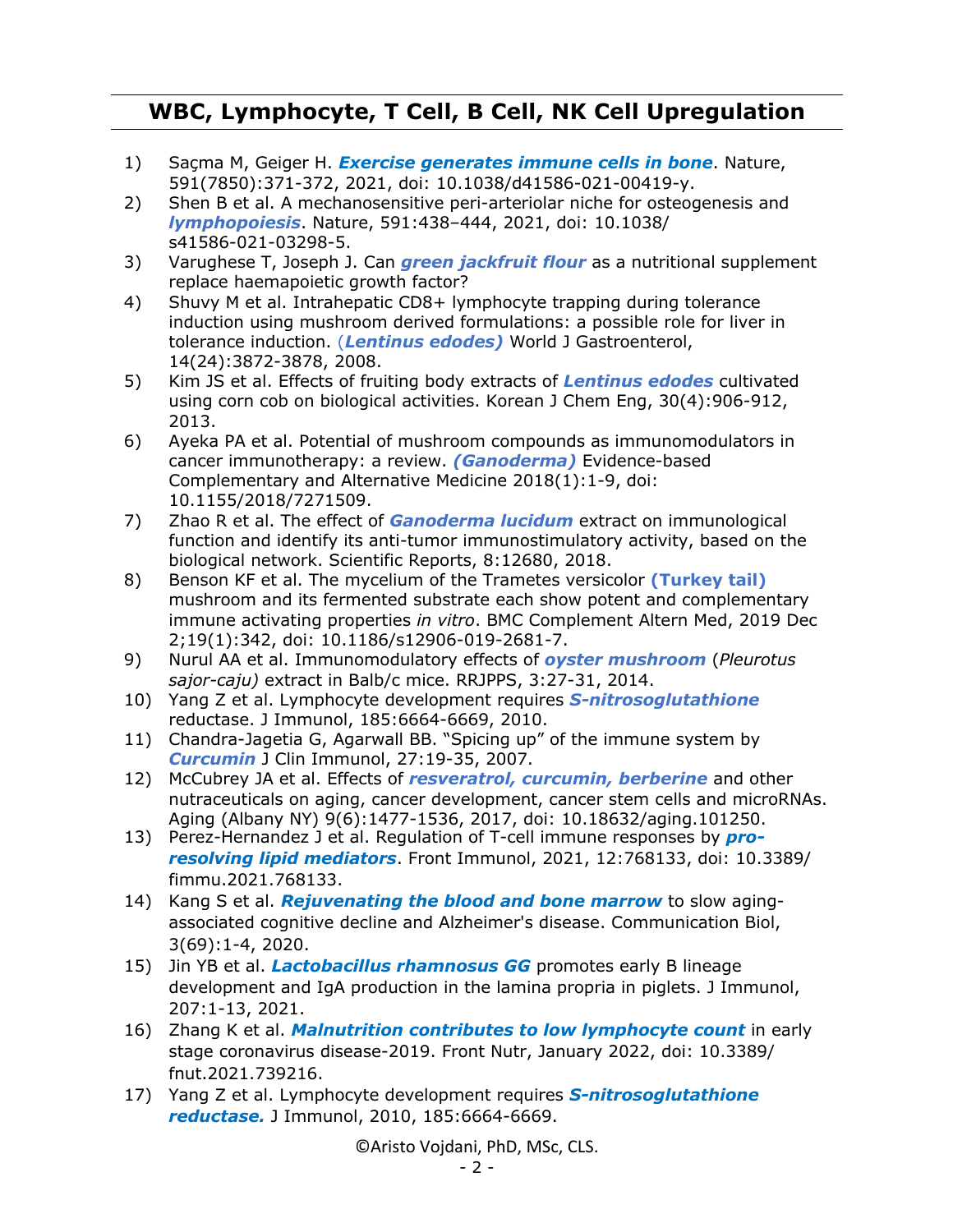- 1) Horwitz DA et al. Rebalancing immune homeostasis to treat autoimmune diseases. *(Adalimumab, anti-TNF-alpha or IL-6 receptor blocker)* Trends Immunol, 2019 Oct;40(10):888-908, doi: 10.1016/j.it.2019.08.003.
- 2) Luan L, Han S, Wang H, Liu X. Downregulation of the Th1, Th17, Th22 pathway due to the *anti-TNF-alpha* treatment in psoriasis. Int Immunopharmacol, 2015 Dec;29(2):278-284, doi: 10.1016/j.intimp.2015.11.005.
- 3) Dulic S et al. T-cell subsets in rheumatoid arthritis patients on long-term *Anti-TNF or IL-6 Receptor Blocker* Therapy. Mediators Inflamm, 2017, 6894374.
- 4) DeKruyff RH et al. *Corticosteroids* enhance the capacity of macrophages to induce the Th2 cytokine synthesis in CD4+ lymphocyte by inhibiting IL-12 production. J Immunol, 160:2231,2237, 1998.
- 5) Oh S et al. Anti-inflammatory activity of *chloroquine* and *amodiaquine* through p21-mediated suppression of T cell suppression and Th1 cell differentiation. Biochem Biophys Res Commun, 474(2):345-350, 2016.
- 6) Giles, A.J., Hutchinson, MK.N.D., Sonnemann, H.M. *et al. Dexamethasone*induced immunosuppression: mechanisms and implications for immunotherapy. *j. immunotherapy cancer* 6**,** 51 (2018), doi: 10.1186/s40425-018-0371-5
- 7) Gross CC et al. *Dimethyl fumarate* treatment alters circulating T helper cell subsets in multiple sclerosis. Neurol Neuroimmunol Neuroinflamm, 2015 Dec 10;3(1):e183. doi: 10.1212/NXI.0000000000000183.
- 8) Subramanian S et al. Oral feeding with *ethinyl estradiol* suppresses and treats experimental autoimmune encephalomyelitis in SJL mice and inhibits the recruitment of inflammatory cells into the central nervous system. J Immunol, 170(3):1548-1555, 2003.
- 9) Othy S et al. *Intravenous gammaglobulin* inhibits encephalitogenic potential of pathogenic T cells and interferes with their trafficking to the central nervous system, implicating sphingosine-1 phosphate receptor 1-mammalian target of rapamycin axis. J Immunol, 190(9):4535-4541, 2013.
- 10) Nath N et al. *Metformin* attenuated the autoimmune disease of central nervous system in animal models of multiple sclerosis. J Immunol, 182(12):8005-8014, 2009.
- 11) Gao Y et al. Dietary DHA *(docosahexaenoic acid)* amplifies LXA <sup>4</sup> circuits in tissues and lymph node PMN and is protective in immune-driven dry eye disease. Mucosal Immunol, 11(6):1674-1683, 2018.
- 12) Brahmachari S et al. *Sodium benzoate*, a metabolite of *cinnamon* and a food additive, reduces microglial and astroglial inflammatory responses. J Immunol, 183:5917-5927, 2009.
- 13) Goncalvez-Mendes N et al. Impact of *vitamin D* supplementation on influenza vaccine response and immune functions in deficient elderly persons: a randomized placebo-controlled trial. Front Immunol, 2019 Feb 8;10:65, doi: 10.3389/fimmu.2019.00065
- 14) Wu D et al. Nutritional modulation of immune function: analysis of evidence, mechanisms, and clinical relevance. *(vitamin D, green tea, catechin EGCG, W3 PUFA)* Front Immunol, 2019 Jan 15;9:3160, doi: 10.3389/fimmu.2018.03160.
- 15) Brouwers H et al. Anti-Inflammatory and Pro-resolving Effects of the *Omega-6 Polyunsaturated Fatty Acid Adrenic Acid*. J Immunol November 15, 2020, 205 (10) 2840-2849; DOI: https://doi.org/10.4049/jimmunol.1801653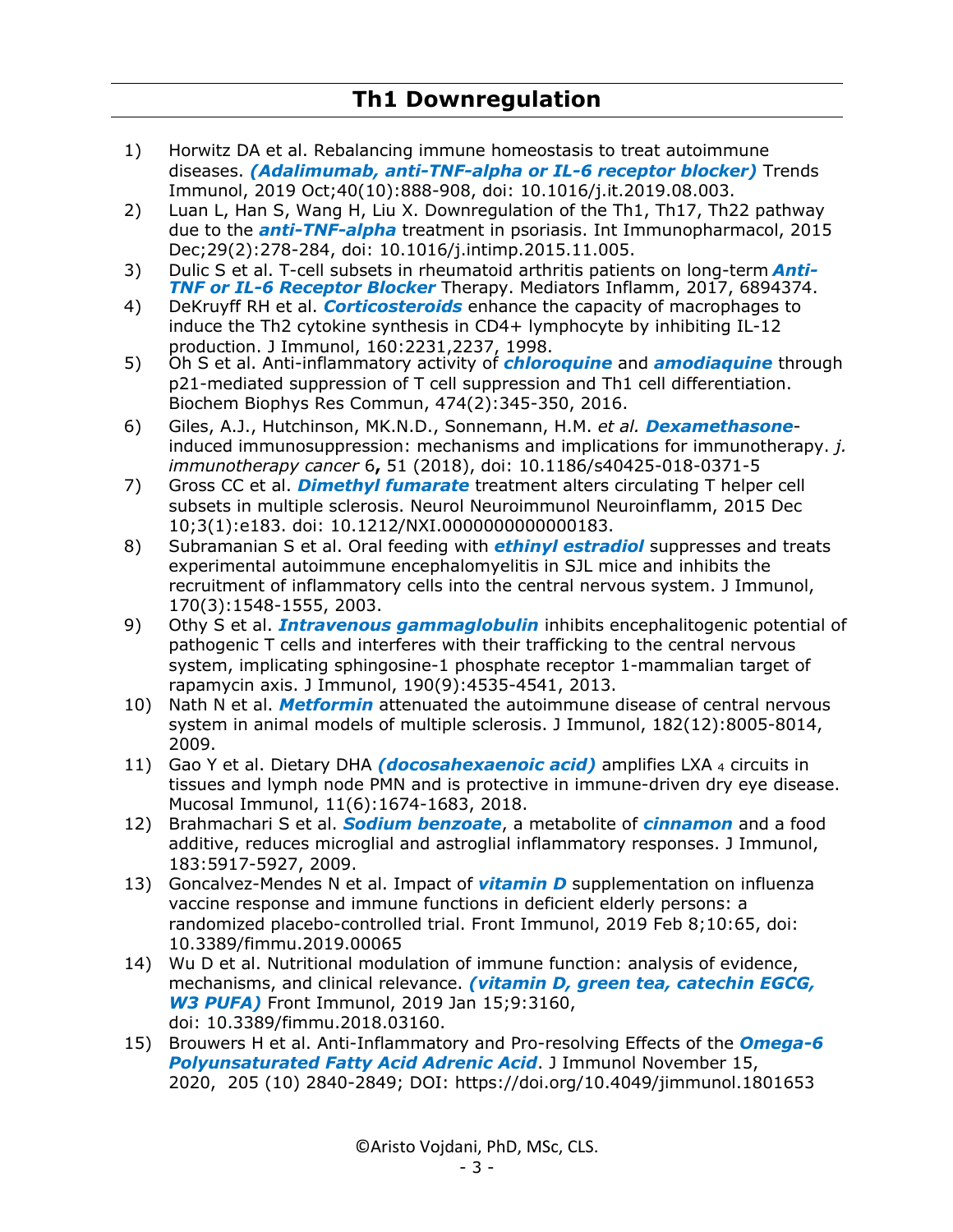16) Hong S et al. *Resolvin E<sup>1</sup>* metabolome in local inactivation during inflammation-resolution. J Immunol, 180(5):3512-3519, 2008.

17) Geuking MB, Burkhard R. Microbial modulation of intestinal T-helper cell response and implications for disease therapy. *(strain-specific probiotics and other microbes)* Mucosal Immunol, 13:855-866, 2020.

18) Galdeano CM et al. Proposed model: mechanisms of immunomodulation induced by *strain-specific probiotic bacteria.* Clin Vaccine Immunol, 14:485-492, 2007

19) Yamamoto E, Jorgensen TN. Immunological effects of *vitamin D* and their relations to autoimmunity. J Autoimmun, 2019 Jun;100:7-16, doi:

10.1016/j.jaut.2019.03.002.

20) Wessels I, Rink L. Micronutrients in autoimmune disease: possible therapeutic benefits of *zinc* and *vitamin D*. J Nutr Biochem, 77:10824, 2020.

21) Wang J et al. *Naringenin* modifies the development of lineage-specific effector CD4<sup>+</sup> T cells. Front Immunol, 2018 Oct 1;9:2267, doi: 10.3389/ fimmu.2018.02267.

22) Azam S et al. Regulation of toll-like receptor (TLR) signaling pathway by *polyphenols (luteolin, quercetin, catechin, theaflavin, silmarin, rutin, xanthrohumol)*

in the treatment of age-linked neurodegenerative diseases:

focus on TLR4 signaling. Front Immunol, 2019 May 10;10:1000, doi:

10.3389/fimmu.2019.01000

23) Mohammadian S et al. Immunomodulatory therapeutic effects of *curcumin* in rheumatoid arthritis. Autoimmun Rev, 2020 Aug;19(8):102593, doi:

10.1016/j.autrev.2020.102593.

24) Natarajan C, Bright JJ. *Curcumin* inhibits experimental allergic encephalomyelitis by blocking IL-12 signaling through Janus kinase-STAT pathway in T lymphocytes. J Immunol, 169:6506-6513, 2002.

25) Mynott TL et al. *Bromelain*, from pineapple stems, proteolytically blocks activation of extracellular regulated kinase-2 in T cells. J Immunol, 163:2568-2575, 1999

26) Temba GS et al. Urban living in healthy Tanzanians is associated with an inflammatory status driven by dietary and metabolic changes. *(psyllium)* Nat Immunol, 22:287-300, 2021.

27) Patry RT, Nagler CR. Fiber-proof western diet in inflammation. *(psyllium)* Nat Immunol, 22:266-268, 2021.

28) Cunningham KT et al. Helminth imprinting of hematopoietic stem cells sustains anti-inflammatory trained innate immunity that attenuates autoimmune disease. *(helminth secretory components)* J Immunol, 206:1618-1630, 2021.

29) Kim HG et al. Lipoteichoic acid isolated from *Lactobacillus plantarum* inhibits LPSinduced TNF-alpha production in THP-1 cells and endotoxin shock in mice.

 *(Lipoteichoic acid from Lactobacillus plantarum)* J Immunol, 180:2553-2561, 2008.

- 30) Bannenberg GL et al. Molecular circuits resolution: formation and actions of *resolvins and protectins*. *(aspirin)* J Immunol, 174:4345-4355, 2005.
- 31) Wang W et al. T helper (Th) cell profiles in pregnancy and recurrent pregnancy losses: Th1/Th2/Th9/Th17/Th22/Tfh cells. Front Immunol, 2020, doi: 10.3389/ fimmu.2020.02025.
- 32) Wu S et al. Deficiency of *IL-27* signaling exacerbates experimental autoimmune uveitis with elevated uveitogenic Th1 and Th17 responses. Int J Mol Sci, 2021, 22:7517, doi: 10.3390/ijms22147517.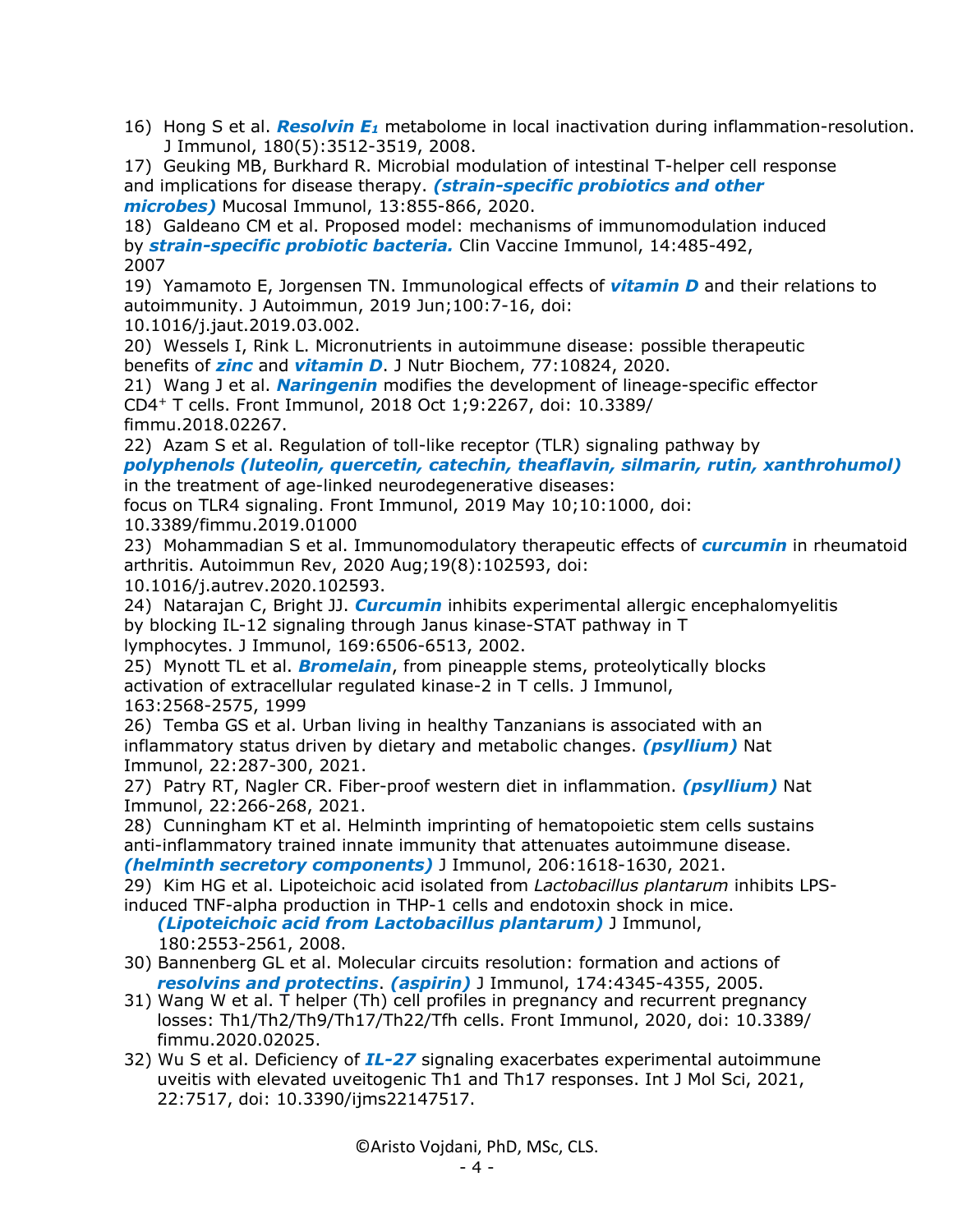#### **Th2 Downregulation**

- 1) Wu D et al. Nutritional modulation of immune function: analysis of evidence, mechanisms, and clinical relevance. *(Vitamin E, Probiotics, Zinc)* Front Immunol, 2019 Jan 15;9:3160, doi: 10.3389/fimmu.2018.03160.
- 2) Schiffer C et al. A strain of *Lactobacillus casei* inhibits the effector phase of immune inflammation. *(strain-specific probiotics)* J Immunol, 187:2646-2655, 2011.
- 3) Galdeano CM et al. Proposed model: mechanisms of immunomodulation induced by *strain-specific probiotic* bacteria. Clin Vaccine Immunol, 14:485-492, 2007.
- 4) Saika A et al. Host- and microbe-dependent dietary lipid metabolism in the control of allergy, inflammation and immunity. *(EPA/DHA resolvins, protectins, maresins)* Front Nutr, 2019 Apr 10;6:36, doi: 10.3389/fnut.2019.00036.
- 5) Wypych TP et al. Microbial metabolism of *L-tyrosine* protects against allergic airway inflammations. Nat Immunol, 22:279-286, 2021.
- 6) Lee YC et al. *L-arginine and L-citrulline* supplementation have different programming effect on regulatory T-cells function of infantile rats. Front Immunol 2018 Dec 10;9:2911, doi: 10.3389/fimmu.2018.02911.
- 7) Wijck YV et al. Therapeutic application of an **extract of** *H. pylori* ameliorates the development of allergic airway disease. J Immunol, 200: 1570-1579, 2018.
- 8) Pfefferle PI et al. Microbial influence on tolerance and opportunities for intervention with *strain specific prebiotics/probiotics and bacterial lysates*. *(Oligosacchrides and pectins)* J Allergy Clin Immunol, 131:1453-1463, 2013.
- 9) Cristofori F et al. Anti-inflammatory and immunomodulatory effects of *probiotics* in gut inflammation: a door to the body. Front Immunol, 2021, 12:578386, doi: 10.3389/fimmu.2021.578386.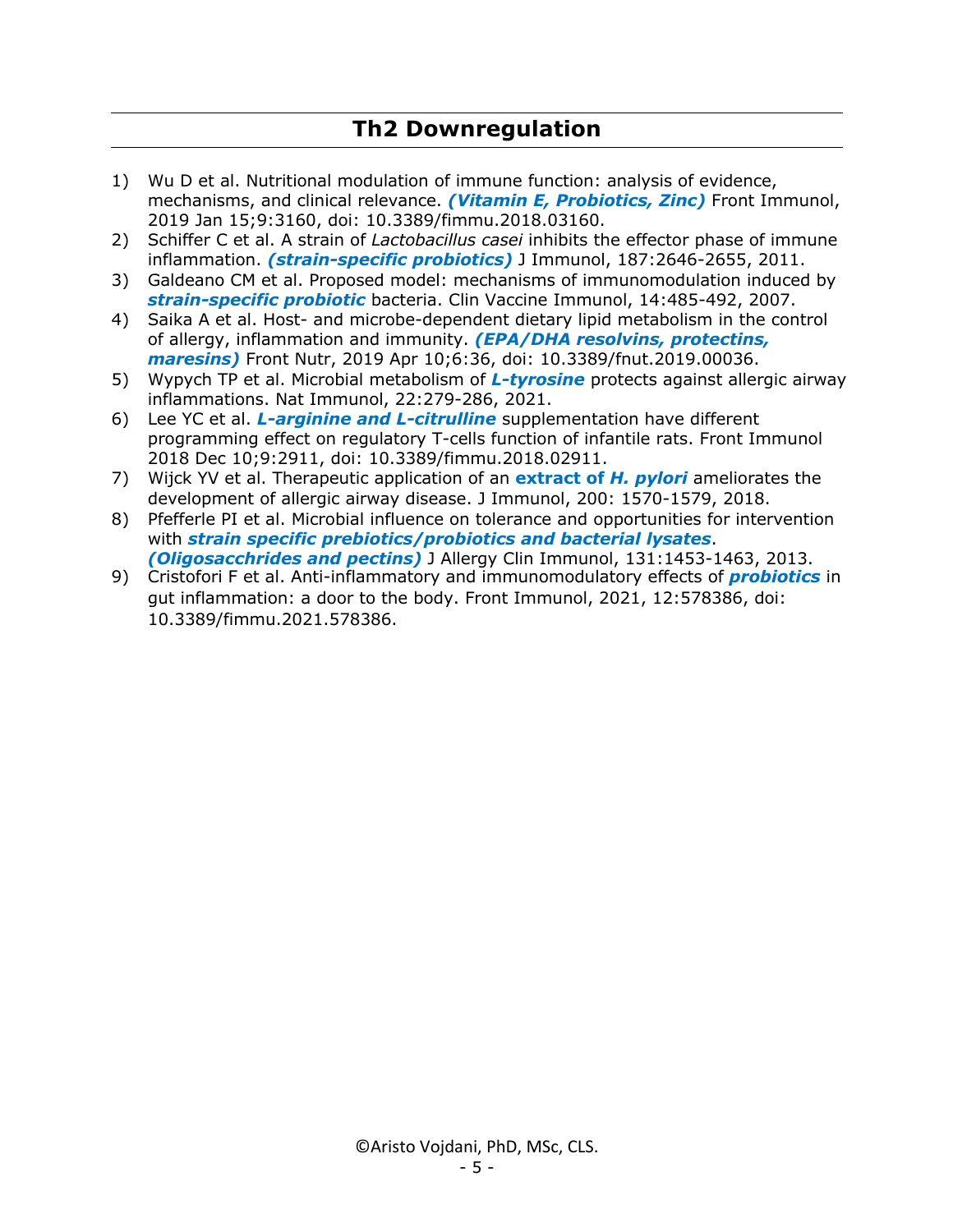# **Regulatory T Cell Upregulation**

- 1. Maddur MS et al. Circulating normal IgG as stimulator of regulatory T cells: lessons from *intravenous immunoglobulin*. Trends Immunol, 38(11):789-792, 2017.
- 2. Bergstrom M et al. Comparing the effects of the mTOR inhibitors *Azithromycin* and *Rapamycin* on in vitro expanded regulatory T cells. Cell Transplantation, 28(12):1603-1613, 2019.
- 3. Thome R et al. *Chloroquine* treatment enhances regulatory T cells and reduces the severity of experimental autoimmune encephalomyelitis. PLoS One, 8(6):e65913, 2013.
- 4. Hu Y et al. Function of regulatory T-cells improved by *dexamethasone.* Eur J Endocrinol, 166:641-646, 2012.
- 5. Chen X et al. Differential response of mutine CD4+CD25+ and CD4+CD25- T cells to *dexamethasone*-induced cell death. Eur J Immunol, 34:859-869, 2004.
- 6. Chen X et al. *Glucocorticoid* amplifies IL-2-dependent expansion of functional FoxP3 CD4+CD25+ T regulatory cells in vivo and enhances their capacity to suppress EAE. Eur J Immunol, 36:2139-2149, 2006.
- 7. Hornero RA et al. The impact of *dietary components* on regulatory T cells and disease. 11:253, 2020.
- 8. Zang D et al. *D-mannose* induces regulatory T cells and suppresses immunopathology. Nat Med, 23(9):1036-1045, 2017
- 9. Vojdani A, Vojdani E. How to fix broke oral tolerance or leaky immune system as a treatment for autoimmunity. Chapter 13 in Food-associated autoimmunities: When food breaks your immune system. *(Vitamin A-retinoic acid, Vitamin D, Cruciferous vegs, indole-3-carbinole, indole-3-acetonitrile , trypotophan metabloitest, strain specific biotics, fiber, acetrate, butyrate, propionate)*. Los Angeles, A&G Press, 2019.
- 10. Yang J et al. Recovery of the immune balance between Th17 and regulatory T cells as a treatment for systemic lupus erythematosus. *(Vitamin A, Vitamin D)* Rheumatology (Oxford), 50(8):1366-1372, 2011, doi: 10.1093/rheumatology/ker116.
- 11. Ji J, Zhai H, Zhou H, Song S, Mor G, Liao A. The role and mechanism of *vitamin D*-mediated regulation of Treg/Th17 balance in recurrent pregnancy loss. Am J Reproduct Immunol. (2019) 81:e13112. doi: 10.1111/aji.13112
- 12. Wessels I, Rink L. Micronutrients in autoimmune disease: possible therapeutic benefits of *zinc and vitamin D*. J Nutr Biochem, 77:10824, 2020.
- 13. Rothhammer V, Quintana FJ. The *aryl hydrocarbon receptor*: an environmental sensor integrating immune responses in health and diseases. *(Indole-3 carbinole, indole-3 acetonitrile)* Nat Rev Immunol, 19:184-197, 2019.
- 14. Schulthess J et al. The *short chain fatty acid butyrate* imprints an antimicrobial program in macrophages. Immunity, 50:432-445, 2019.
- 15. Kagoya Y et al. *L-Arginine* methylation of FoxP3 is crucial for the suppressive function of regulatory T cell. J Autoimmunity, 97:10-21, 2019.
- 16. Bronte V, Zanovello P. Regulation of immune response by *L-arginine*. Nat Rev Immunol, 5(8):641-654, 2005, doi: 10.1038/nri1668.
- 17. Aoki R et al. *Indole-3-pyruvic acid*, an aryl hydrocarbon receptor activator, suppresses experimental colitis in mice. J Immunol, 201:3683-3693, 2018.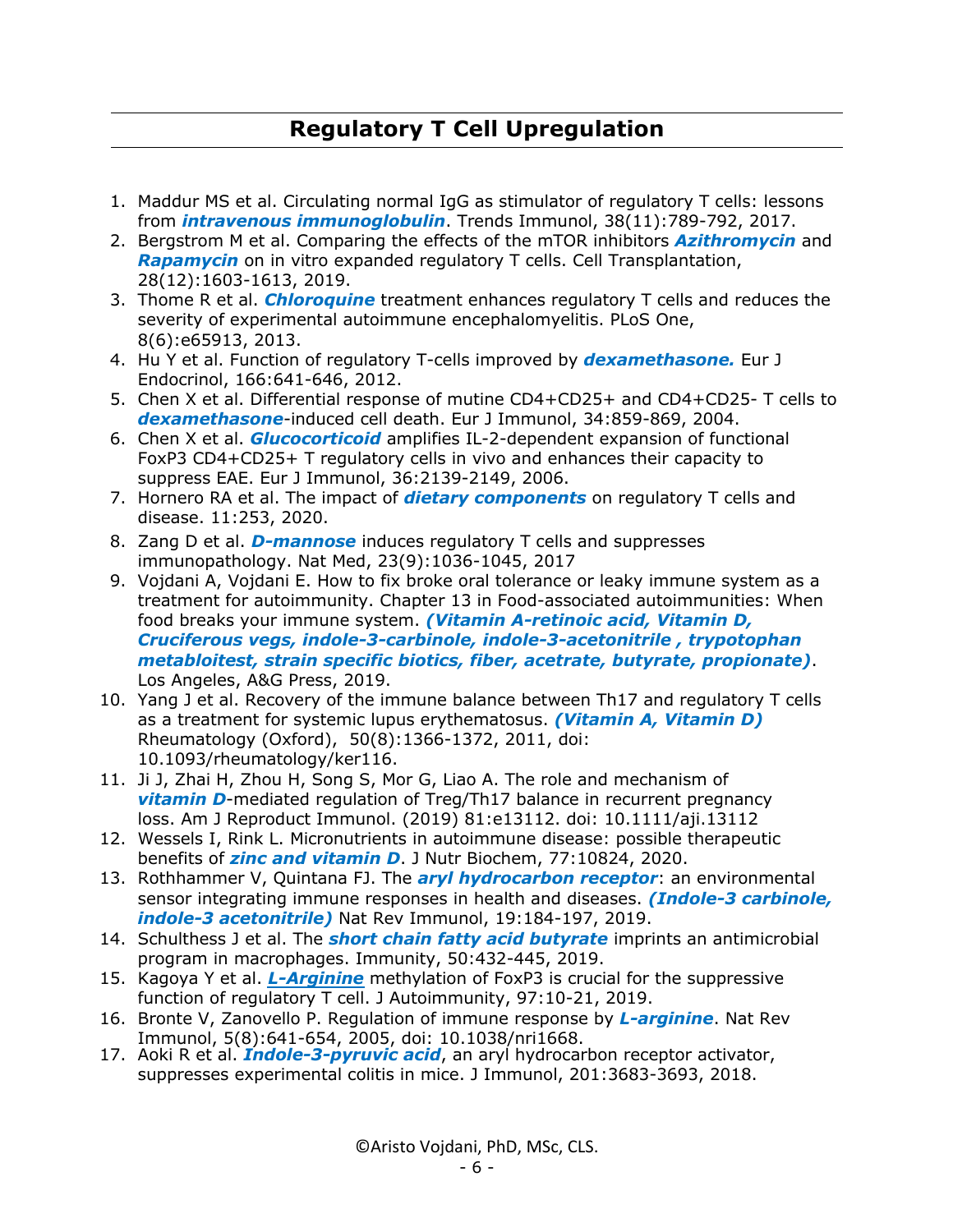- 18. Bai A et al. *All-trans retinoic acid* down-regulates inflammatory responses by shifting the Treg/Th17 profile in human ulcerative and murine colitis. J Leukocyte Biology, 86:959-969, 2009.
- 19. Gao Y et al. Dietary *DHA* amplifies LXA 4 circuits in tissues and lymph node PMN and is protective in immune-driven dry eye disease. Mucosal Immunol, 11(6):1674-1683, 2018.
- 20. Liva MS, Voskuhl RR. *Testosterone* acts directly on CD4+ T lymphocytes to produce IL-10. J Immunol, 2001 Aug 15;1 67(4):2060-7, doi: 10.4049/jimmunol.167.4.2060.
- 21. Wang W. et al. *Astragalus oral solution* ameliorates allergic asthma in children by regulating relative contents of CD4+CD25<sup>HI</sup>CD127<sup>LOW</sup> Treg cells. Front Pediatr, 2018 Sep 20; 6:255, doi: 10.3389/fped.2018.00255
- 22. Zhao HM et al. *Astragalus polysaccharide* attenuates rat experimental colitis by inducing regulatory T cells in intestinal Peyer's patches. World J Gastroenterol, 2016, 22((11):3175-3185, doi: 10.3748/wjg.v22.i11.3175.
- 23. Gamero-Esteves E et al. Temporal effects of *quercetin* on tight junction barrier properties and claudin expression and localization in MDCK II cells. Int J Mol Sci, 20 (19):4889, 2019, doi: 10.3390/ijms20194889.
- 24. Lee B et al. Tight junction in the intestinal epithelium: its association with disease and regulation by phytochemicals. *(Berberine, genistein, curcumin)* J Immunol Res, 16;2018:2645465, doi: 10.1155/2018/2645465.
- 25. Yan H et al. *Butyrate* modifies intestinal barrier function in IPEC-J2 cells through a selective upregulation of tight junction proteins and activation of Akt signaling pathway. PLoS One, 2017 Jun 27;12(6):e0179586, doi: 10.1371/journal.pone.0179586.
- 26. Jang Y.-S et al. *Lactoferrin* potentiates inducible regulatory T cell differentiation through TGF-beta receptor III binding and activation of membrane-bound TGF beta. J Immunol, 2021 Nov 15;207(10):2456-2464. doi:10.4049/jimmunol.2100326.
- 27. Chen P, Tang X. *Gut microbiota* as regulators of Th17/Treg balance in patients with myasthenia gravis. Front Immunol, 2021, 12:803101, doi: 10.3389/ fimmu.2021.803101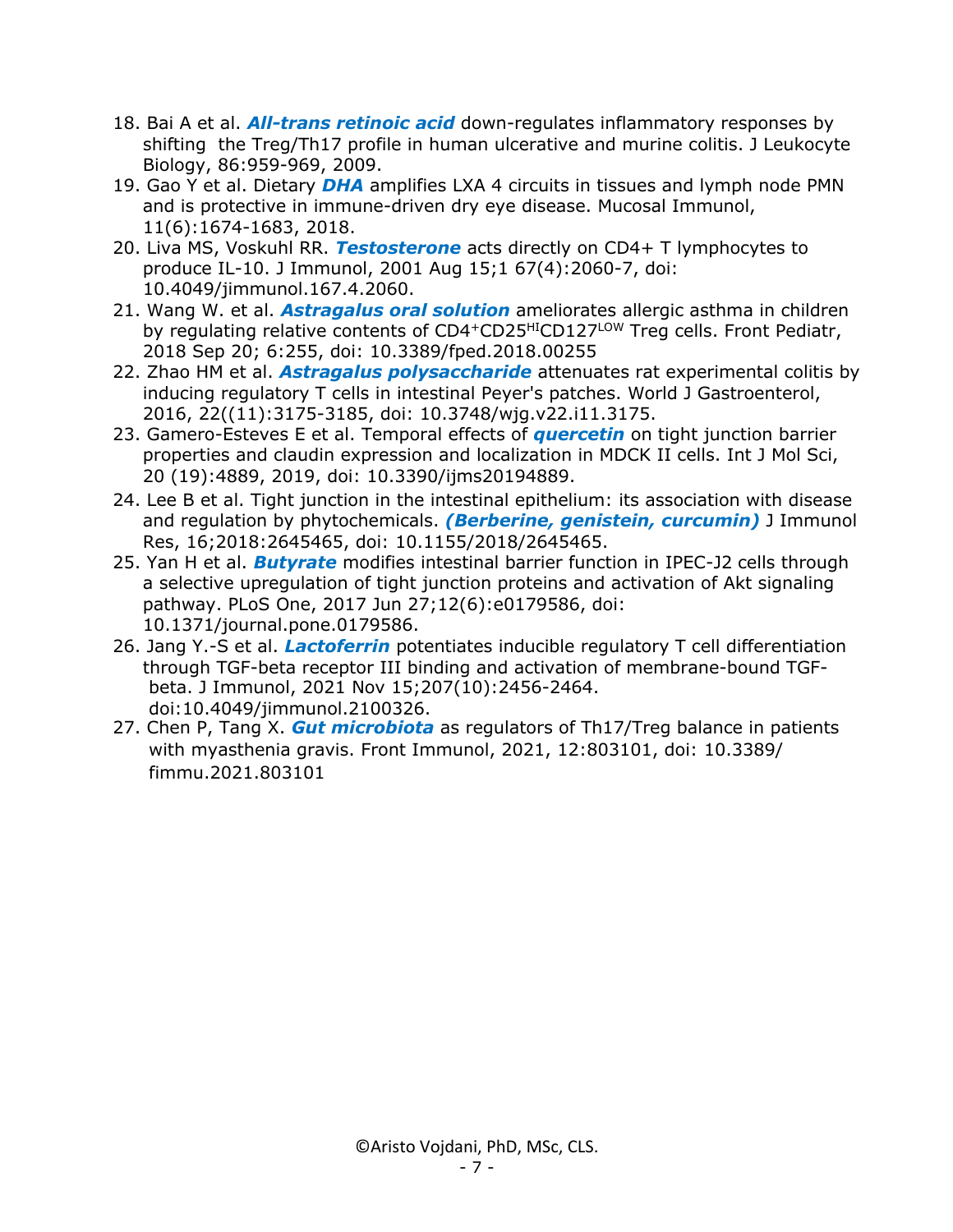#### **Th17 Downregulation**

- 1. An N et al. *Chloroquine* autophagic inhibition rebalances Th17/Treg-mediated immunity and ameliorates systemic lupus erythematosus. Cell Physiol Biochem, 44:412-422, 2017.
- 2. Othy S et al. *Intravenous gammaglobulin* inhibits encephalitogenic potential of pathogenic T cells and interferes with their trafficking to the central nervous system, implicating sphingosine-1 phosphate receptor 1-mammalian target of rapamycin axis. J Immunol, 190(9):4535-4541, 2013.
- 3. Trépanier P, Bazin R. *Intravenous immunoglobulin (IVIG)* inhibits CD8 cytotoxic T-cell activation. Blood, 120(13):2769-2770, 2012, doi: 10.1182/ blood-2012-07-445007.
- 4. Nath N et al. *Metformin* attenuated the autoimmune disease of central nervous system in animal models of multiple sclerosis. J Immunol, 182(12):8005-8014, 2009.
- 5. Gao Y et al.. Dietary *DHA (docosahexaenoic acid)* amplifies LXA <sup>4</sup> circuits in tissues and lymph node PMN and is protective in immune-driven dry eye disease. Mucosal Immunol, 11(6):1674-1683, 2018.
- 6. Ji J, Zhai H, Zhou H, Song S, Mor G, Liao A. The role and mechanism of *vitamin D*-mediated regulation of Treg/Th17 balance in recurrent pregnancy loss. Am J Reproduct Immunol. (2019) 81:e13112. doi: 10.1111/aji.13112
- 7. Bai A et al. *All-trans retinoic acid* down-regulates inflammatory responses by shifting the Treg/Th17 profile in human ulcerative and murine colitis. J Leukocyte Biology, 86:959-969, 2009.
- 8. Wang J et al. *Naringenin* modifies the development of lineage-specific effector CD4<sup>+</sup> T cells. Front Immunol, 2018 Oct 1;9:2267, doi: 10.3389/fimmu.2018.02267.
- 9. Wu D et al. Nutritional modulation of immune function: analysis of evidence, mechanisms, and clinical relevance. *(Zinc, PUFA)* Front Immunol, 2019 Jan 15;9:3160, doi: 10.3389/fimmu.2018.03160.
- 10.Cunningham KT et al. Helminth imprinting of hematopoietic stem cells sustains antiinflammatory trained innate immunity that attenuates autoimmune disease. *(helminth secretory components)* J Immunol, 206:1618-1630, 2021.
- 11. Giles, A.J., Hutchinson, MK.N.D., Sonnemann, H.M. *et al. Dexamethasone*-induced immunosuppression: mechanisms and implications for immunotherapy. *j. immunotherapy cancer* **6,** 51 (2018). https://doi.org/10.1186/s40425-018-0371-5
- 12.Wypych TP et al. Microbial metabolism of *L-tyrosine* protects against allergic airway inflammations. Nat Immunol, 22:279-286, 2021.
- 13.Azam S et al. Regulation of toll-like receptor (TLR) signaling pathway by *polyphenols (Quercetin)* in the treatment of age-linked neurodegenerative diseases: focus on TLR4 signaling. Front Immunol, 2019 May 10;10:1000, doi: 10.3389/fimmu.2019.01000.
- 14. Hashemi A et al. *Quercetin* decreases Th17 production by down-regulation of MAPK-TLR4 signaling pathway on T cells in the dental pulpitis. J Dent (Shiraz), 2018 Dec;19(4):259-264.
- 15. Patry RT, Nagler CR. Fiber-proof western diet in inflammation. *(psyllium)* Nat Immunol, 22:266-268, 2021.
- 16. Temba GS et al. Urban living in healthy Tanzanians is associated with an inflammatory status driven by dietary and metabolic changes. *(psyllium)* Nat Immunol, 22:287-300, 2021.

©Aristo Vojdani, PhD, MSc, CLS.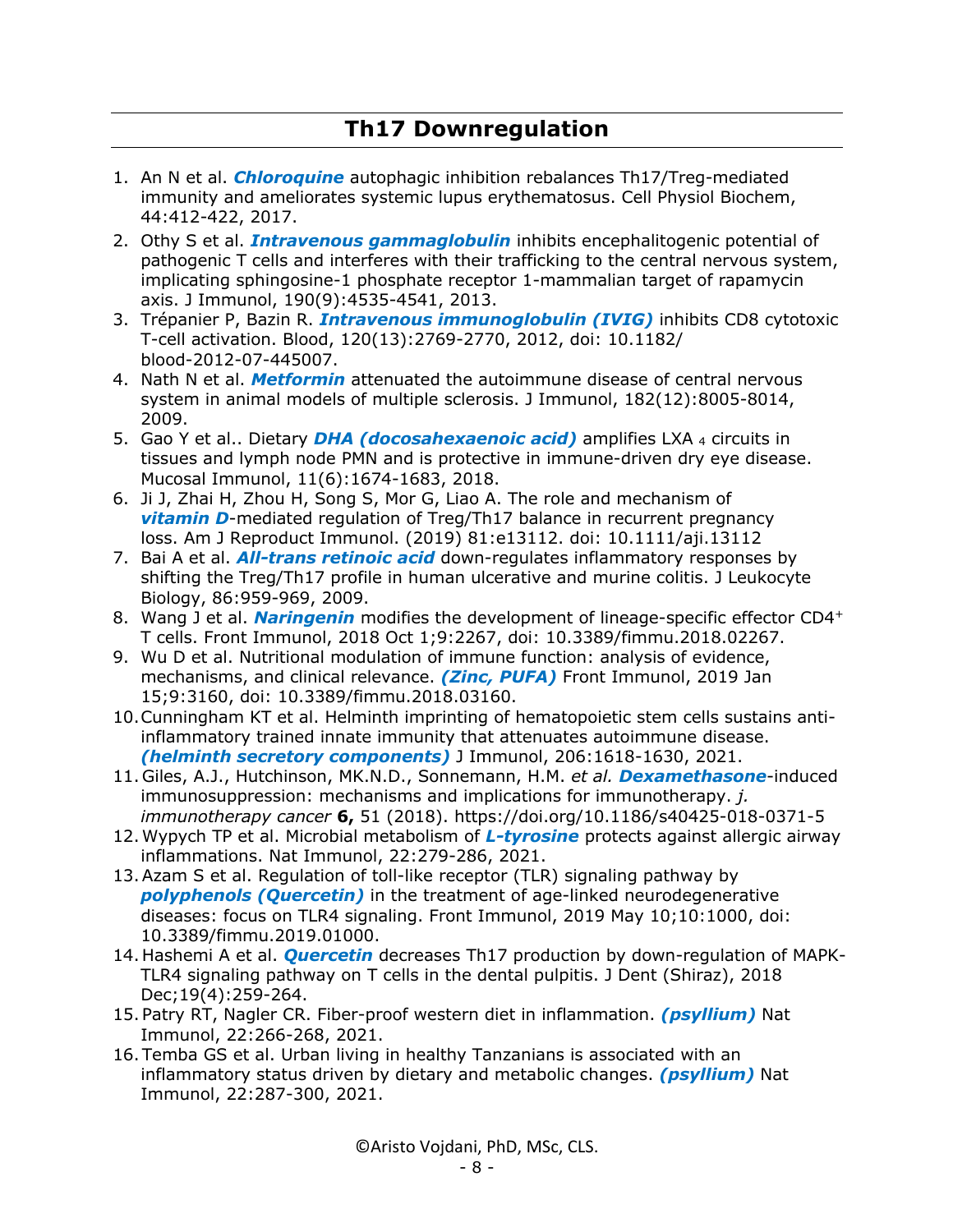- 17.Zhao HM et al. *Astragalus polysaccharide* attenuates rat experimental colitis by inducing regulatory T cells in intestinal Peyer s patches. World J Gastroenterol, 2016, 22(11):3175-3185, doi: 10.3748/wjg.v22.i11.3175.
- 18.Yang J et al. Recovery of the immune balance between Th17 and regulatory T cells as a treatment for systemic lupus erythematosus. *(Retinoic acide, indole-3 carbinole)* Rheumatology (Oxford), 50(8):1366-1372, 2011, doi: 10.1093/rheumatology/ker116.
- 19.Lin Z et al. *Artemisinin* analogue SM934 attenuate collagen-induced arthritis by suppressing T follicular helper cells and T helper 17 cells. Sci Rep, 6:38115, 2016, doi:10.1038/srep38115
- 20.Jan RL et al. *Lactobacillus gasseri* suppresses Th17 pro-inflammatory response and attenuates allergen-induced airway inflammation in a mouse model of allergic asthma. Br J Nutr, 108(1):130-139, 2012, doi: 10.1017/S0007114511005265.
- 21.Kelepouri D et al. The role of *Flavonoids (Oroxylin A, Baicalin, Icariin,*

*Condensed Tannins, Anthocyanins, proanthocyanidinsi)* in inhibiting Th17 responses in inflammatory arthritis. J Immunol Res, 2018:9324357, 2018. doi:10.1155/2018/9324357

- 22.Kleinewietfeld M et al. *Sodium chloride* drives autoimmune disease by the induction of pathogenic TH17 cells. Nature, 496(7446):518-522.
- 23.Fan Z et al. *Lactobacillus casei CCFM 1074* alleviates collagen-induced arthritis in rats via balancing Treg/Th17 and modulating the metabolites and gut microbiota. Front Immunol, 12:680073, 2021.
- 24.Wu S et al. Deficiency of *IL-27* signaling exacerbates experimental autoimmune uveitis with elevated uveitogenic Th1 and Th17 responses. Int J Mol Sci, 2021, 22:7517, doi: 10.3390/ijms22147517.
- 25.Chen N et al. Overexpressing *kallistatin* aggravates experimental autoimmune uveitis through promoting Th17 differentiation. Front Immunol, 2021, 12:756423, doi: 10.3389/fimmu.2021.756423.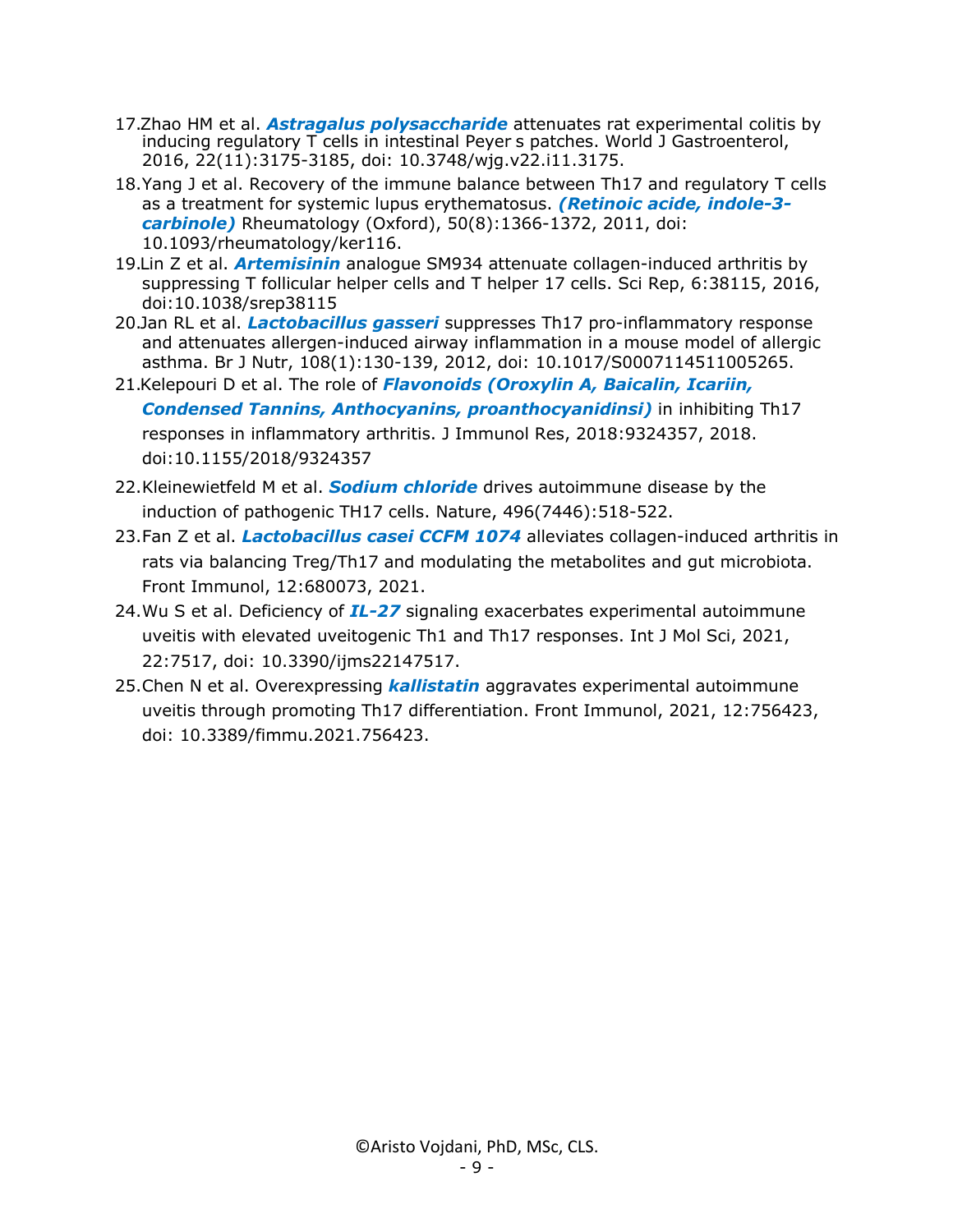## **B Cell Activation**

- 1. Wu D et al. Nutritional modulation of immune function: analysis of evidence, mechanisms, and clinical relevance. *(strain-specific probiotics)* Front Immunol, 2019 Jan 15;9:3160, doi: 10.3389/fimmu.2018.03160.
- 2. Schiffer C et al. A strain of *Lactobacillus casei* inhibits the effector phase of immune inflammation. J Immunol, 187:2646-2655, 2011.
- 3. Kim CH. B cell-helping functions of gut microbial metabolites. Microb Cell, 2016 Oct 3, 3(10):529-531.
- 4. Redondo N et al. Evaluation of *Lactobacillus coryniformis* CECT5711 strain as a co-adjuvant in a vaccination process: a randomized clinical trial in healthy adults. Nutr Metab (Lond), 2017 Jan 5;14:2, doi: 10.1186/s12986-016-0154-2.
- 5. Gurzell EA et al. *DHA-enriched fish oil* targets B cell lipid microdomains and enhances *ex vivo* and *in vivo* B cell function. J Leukoc Biol, 93(4):463-470, 2013.
- 6. Jesenak M et al. Immunomodulatory effect of pleuran **(beta-glucan from** *Pleurotus ostreatus***)** in children with recurrent respiratory tract infections. Int Immunopharmacol, 2013 Feb;15(2):395-399.
- 7. Chandra-Jagetia G, Agarwall BB. "Spicing up" of the immune system by *Curcumin* J Clin Immunol, 27:19-35, 2007.
- 8. Jin Y.-B et al. *Lactobacillus rhamnosus GG* Promotes Early B Lineage Development and IgA Production in the Lamina Propria in Piglets. J Immunol 2021, 207: 1 13. doi:10.4049/jimmunol.2100102.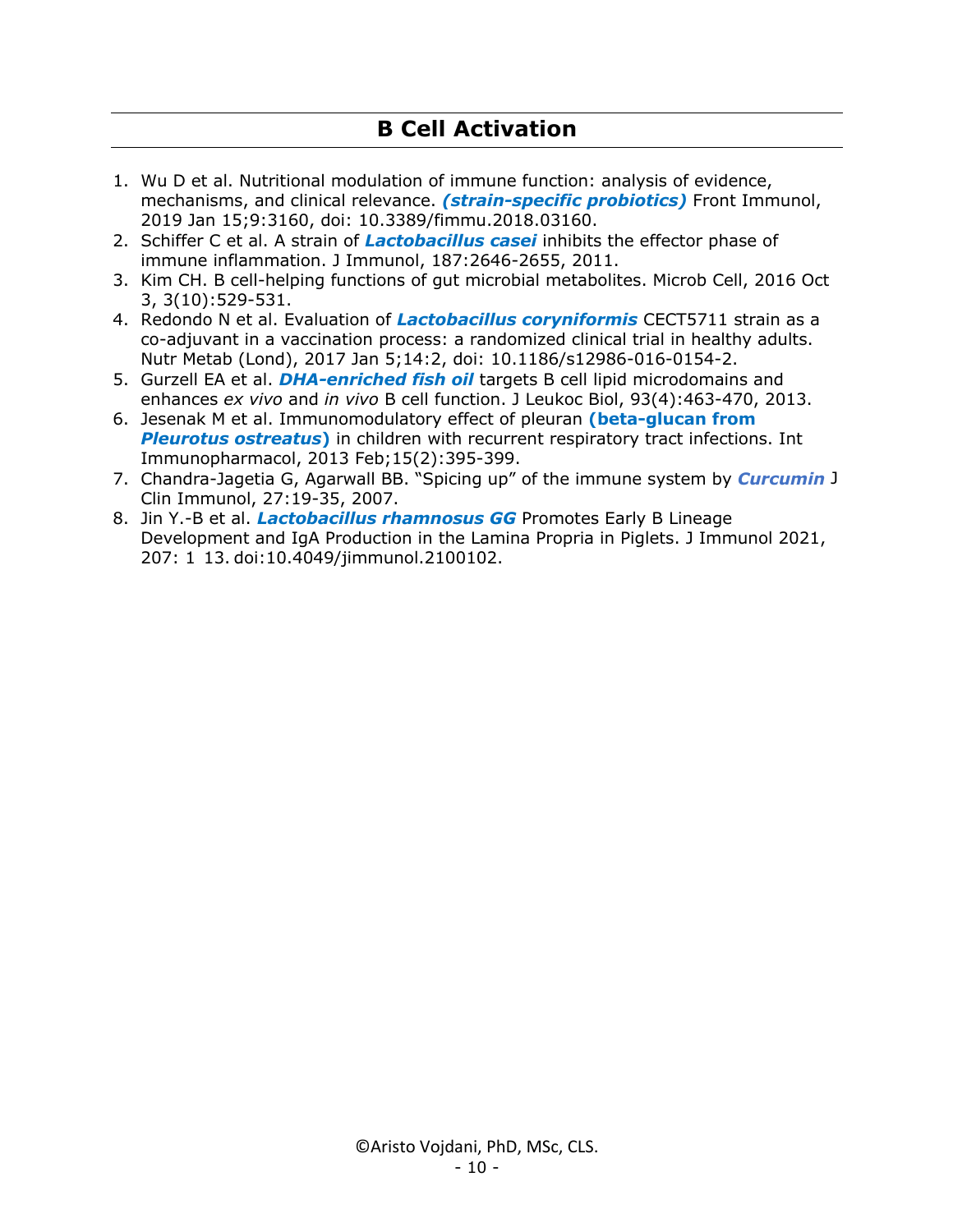# **Natural Killer Cell Upregulation**

- 1. Heuser G, Vojdani A. Enhancement of natural killer cell activity and T and B cell function by *buffered vitamin C* in patients exposed to toxic chemicals: the role of protein kinase-C. Immunopharmacol Immunotoxicol, 1997 Aug;19(3):291-312, doi: 10.3109/08923979709046977.
- 2. Vojdani A et al. New evidence for anti-oxidant properties of *vitamin C*. Cancer Detection and Prevention 24:508-523, 2000.
- 3. Wu C et al. *Ascorbic acid* promotes KIR demethylation during early NK cell differentiation. J Immunol, 205:1513-1523, 2020.
- 4. Vojdani A, Ghoneum M. In vivo effect of *ascorbic acid* on enhancement of human natural killer cell activity. Nutrition Research, 13(7):753-764, 1993.
- 5. Huwyler T et al. Effect of *ascorbic acid* on human natural killer cells. Immunology Letters, 10(3-4):173-176, 1985.
- 6. McAnulty LS et al. Effect of *blueberry ingestion* on natural killer cell counts, oxidative stress, and inflammation prior to and after 2.5 h of running. Appl Physiol Nutr Metab, 36(6):976-984, 2011.
- 7. Chen MF et al. Pretreatment with a heat-killed *strain-specific probiotic (E.faecalis)* modulates monocyte chemoattractant protein-1 and reduces the pathogenicity of influenza and enterovirus 71 infections. Mucosal Immunol, 10(1):215-227, 2017.
- 8. Ha C et al. The effect of *vitamin B6* deficiency on cytotoxic immune responses of T cells, antibodies, and natural killer cells, and phagocytosis by macrophages. Cell Immunol, 85(2):318-329, 1984.
- 9. Tamura J et al. Immunomodulation by *vitamin B12* augmentation of CD8+ T lymphocytes and natural killer (NK) cell activity in vitamin B12-deficient patients by methyl-B12 treatment. Clin Exp Immunol, 116(1):28-32, 1999.
- 10.Yun YS et al. Effect of *red ginseng* on natural killer cell activity in mice with lung adenoma induced by urethane and benzo(a)pyrene. Cancer Detection Prev Suppl, 1:302-309, 1987.
- 11.Takeda K, Okamura K. Interferon-g-mediated natural killer cell activation by an aqueous *Panax ginseng extract*. Evid Based Complement Alternat Med, 2015;2015:603198, doi: 10.1155/2015/603198.
- 12.Hassan ZM et al. Immunomodulatory effect of R10 fraction of *garlic extract* on natural killer activity. Int Immunopharmacol, 2003 Oct;3(10-11):1483-9, doi: 10.1016/S1567-5769(03)00161-9.
- 13.Ishikawa H et al. Aged *garlic extract* prevents a decline of NK cell number and activity in patients with advanced cancer. J Nutr, 2006 Mar;136(3 Suppl):816S-820S, doi: 10.1093/jn/136.3.816S.
- 14.Xu C et al. Aged *garlic extract* supplementation modifies inflammation and immunity of adults with obesity: a randomized, double-blind, placebo-controlled clinical trial. Clin Nutr ESPEN, 24:148-155, 2018.
- 15.Lu CC, Chen JK. *Resveratrol* enhances perforin expression and NK cell cytotoxicity through NKG2D-dependent pathways. J Cell Physiol, 2010 May;223(2):343-51, doi: 10.1002/jcp.22043.
- 16.Li Q et al. Concentration-dependent biphasic effects of *resveratrol* on human natural killer cells in vitro. J Agric Food Chem, 2014 Nov 12;62(45):10928-35, doi: 10.1021/jf502950u.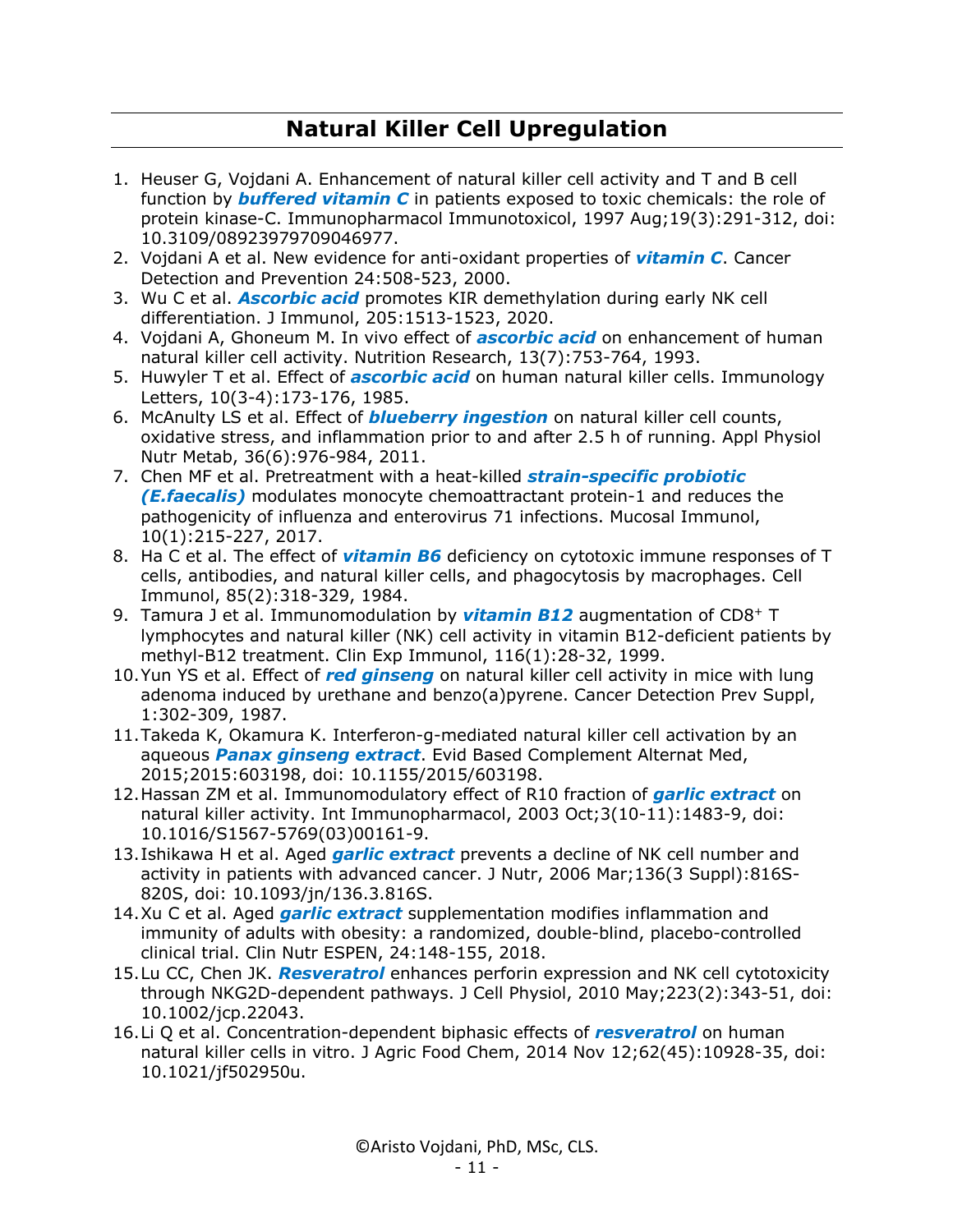- 17.Barua A et al. Dietary supplementation of *Ashwagandha IWithania somniferia,* **Dunal**) enhances NK cell function in ovarian tumors in the laying hen model of spontaneous ovarian cancer. Am J Reprod Immunol, 70(6):538-550, 2013.
- 18.Sakaguchi K et al. Augmentation of cytolytic activity in murine natural killer cells and inhibition of tumor growth by the ethanol fraction of *oyster extract*. Integr Cancer Ther, 2018 Mar;17(1):31-40, doi: 10.1177/1534735416681640.
- 19.Lucius K. Medical mushrooms: Current use in clinical practice. *(Cordyceps sinensis, Reishi mushroom, Maitake, Trametes versicolor-Turkey tail)* Alt Comp Ther, 26:119-125, 2020, doi: 10.1089/act.2020.29275.kha
- 20.Motta F et al. Mushrooms and immunity. *(Cordyceps sinensis, Reishi mushroom)* J Autoimmun, 117:102576, 2021.
- 21.Shuvy M et al. Intrahepatic CD8+ lymphocyte trapping during tolerance induction using *mushroom derived formulations Shitake (Lentinula edodes)*: a possible role for liver in tolerance induction. World J Gastroenterol, 14(24):3872-3878, 2008.
- 22.Kim JS et al. Effects of fruiting body extracts of *Lentinus edodes* cultivated using corn cob on biological activities. Korean J Chem Eng, 30(4):906-912, 2013.
- 23.Ayeka PA et al. Potential of mushroom compounds as immunomodulators in cancer immunotherapy: a review. *(Ganoderma lucidum)* Evidence-based Complementary and Alternative Medicine 2018(1):1-9, doi: 10.1155/2018/7271509.
- 24.Zhao R et al. The effect of *Ganoderma lucidum* extract on immunological function and identify its anti-tumor immunostimulatory activity, based on the biological network. Scientific Reports, 8:12680, 2018.
- 25.Benson KF et al. The mycelium of the *Trametes versicolor (Turkey tail) mushroom* and its fermented substrate each show potent and complementary immune activating properties *in vitro*. BMC Complement Altern Med, 2019 Dec 2;19(1):342, doi: 10.1186/s12906-019-2681-7.
- 26.Wang W. et al. *Astragalus oral solution* ameliorates allergic asthma in children by regulating relative contents of CD4+CD25<sup>HI</sup>CD127<sup>LOW</sup> Treg cells. Front Pediatr, 2018 Sep 20;6:255, doi: 10.3389/fped.2018.00255.
- 27.Mu JY et al. *Astragalus polysaccharide* restores activation of NK cells in radiation therapy of tumors. Int J Clin Exp Med, 12(7):8609-8621, 2019.
- 28.Grudzen M, Rapak A. Effect of natural compounds on NK cell activation. *(Vitamins A, B, C, D, E, Phytochemicals including Curcumin, Ginseng, Garlic, Resveratrol, etc)* J Immunol Res, 2018 Dec 25;2018:4868417, doi: 10.1155/2018/4868417.
- 29.Sepahi A et al. *Dietary fiber* metabolites *(SCFAs)* regulate innate lymphoid cell response. Mucosal Immunol, 14:317-330, 2021, doi: 10.1038/s41385-020-0312-8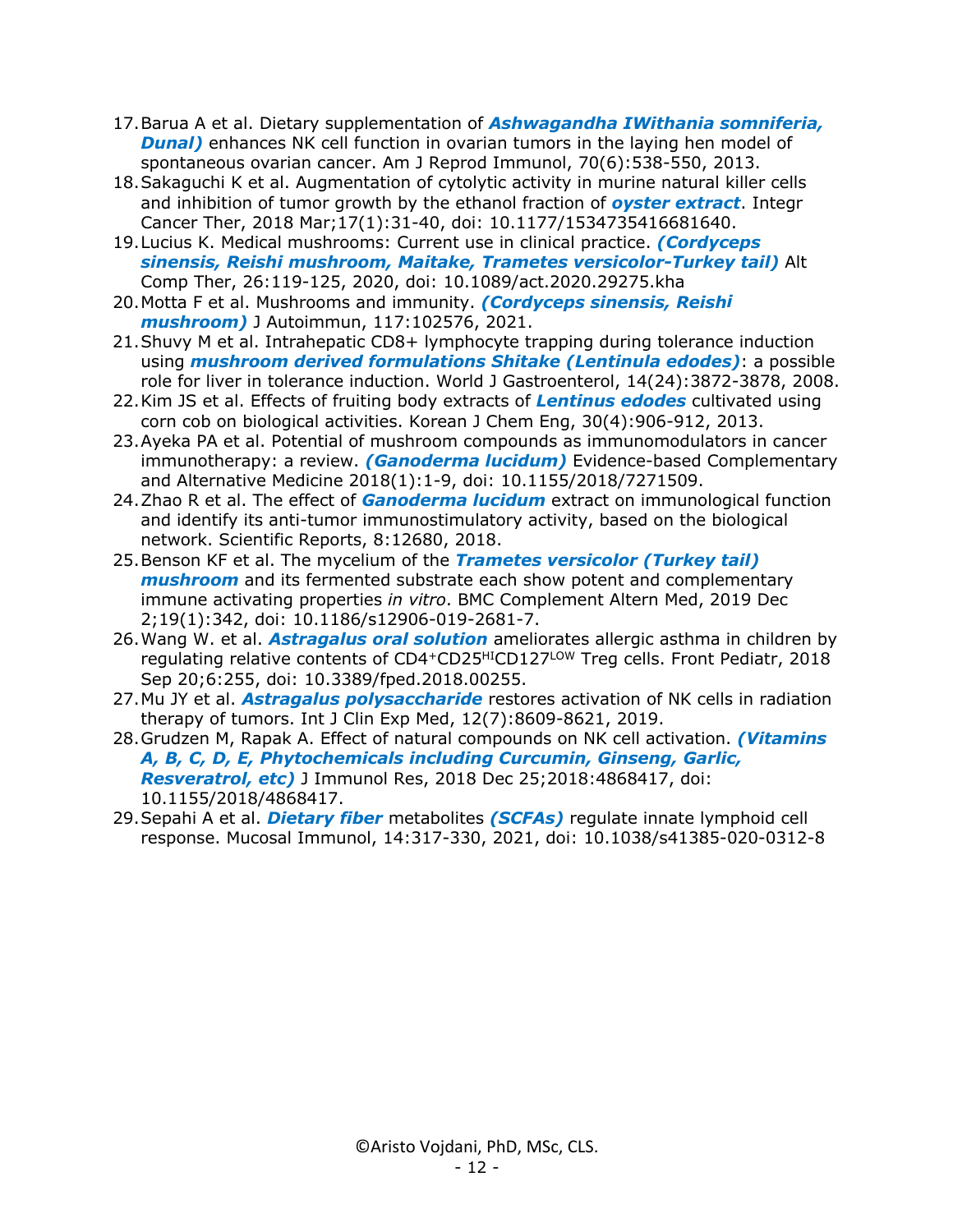### **CD8+ Upregulation**

- 1. Murray RA et al. *Bacillus Calmette-Guerin vaccination* of human newborns induces a specific, functional CD8+ T cell response. J Immunol, 177(8):5647-5651, 2006, doi: 10.4049/jimmunol.177.8.5647.
- 2. Amado M et al. *Peanut agglutinin* high phenotype of activated CD8+ T cells results from de novo synthesis of CD45 glycans. J Biol Chem, 279:36689-36697, 2004.
- 3. Daynes RA, Araneo BA. Prevention and reversal of some age-associated changes in immunologic responses by supplemental *dehydroepiandrosterone sulfate (DHEA)* therapy. Aging: In Immunology and Infectious Disease, 3:135-153, 1992.
- 4. Pender MP. CD8+ T-cell deficiency, Epstein-Barr virus infection, *vitamin D* deficiency, and steps to autoimmunity: a unifying hypothesis. Autoimmmune Dis, 2012, 2012:189096, doi: 10.1155/2012/189096.

#### **Decrease CD8/Increase CD4**

- 1. Trépanier P, Bazin R. *Intravenous immunoglobulin (IVIG)* inhibits CD8 cytotocic T-cell activation. Blood, 120(13):2769-2770, 2012, doi: 10.1182/ blood-2012-07-445007.
- 2. Nurul AA et al. Immunomodulatory effects of **oyster mushroom (***Pleurotus sajor-caju)* extract in Balb/c mice. RRJPPS, 3:27-31, 2014.
- 3. Gauthier SF et al. Immunomodulatory peptides obtained by the enzymatic hydrolysis of *whey proteins*. Int Dairy J, 16(11):1315-1323, 2006.
- 4. Rubei R et al. Medical mushroom *Ganoderma lucidum* (Leyss: Fr) Karst. triggers immunomodulatory effects and reduces nitric oxide synthesis in mice. J Med Food, 13(1):142-148, 2010.
- 5. Guo P et al. Characterization of the antigen specificity of *soybean protein betaconglycinin* and its effect on growth and immune function in rats. Arch Animal Nutr, 61(3)189-200, 2007.
- 6. Nodehi M et al. Effects of *vitamin D supplements* on frequency of CD4+ T-cell subsets in women with Hashimoto's thyroiditis: a double-blind placebo-controlled study. Eur J Clin Nutr, 2019, 73:1236-1243.